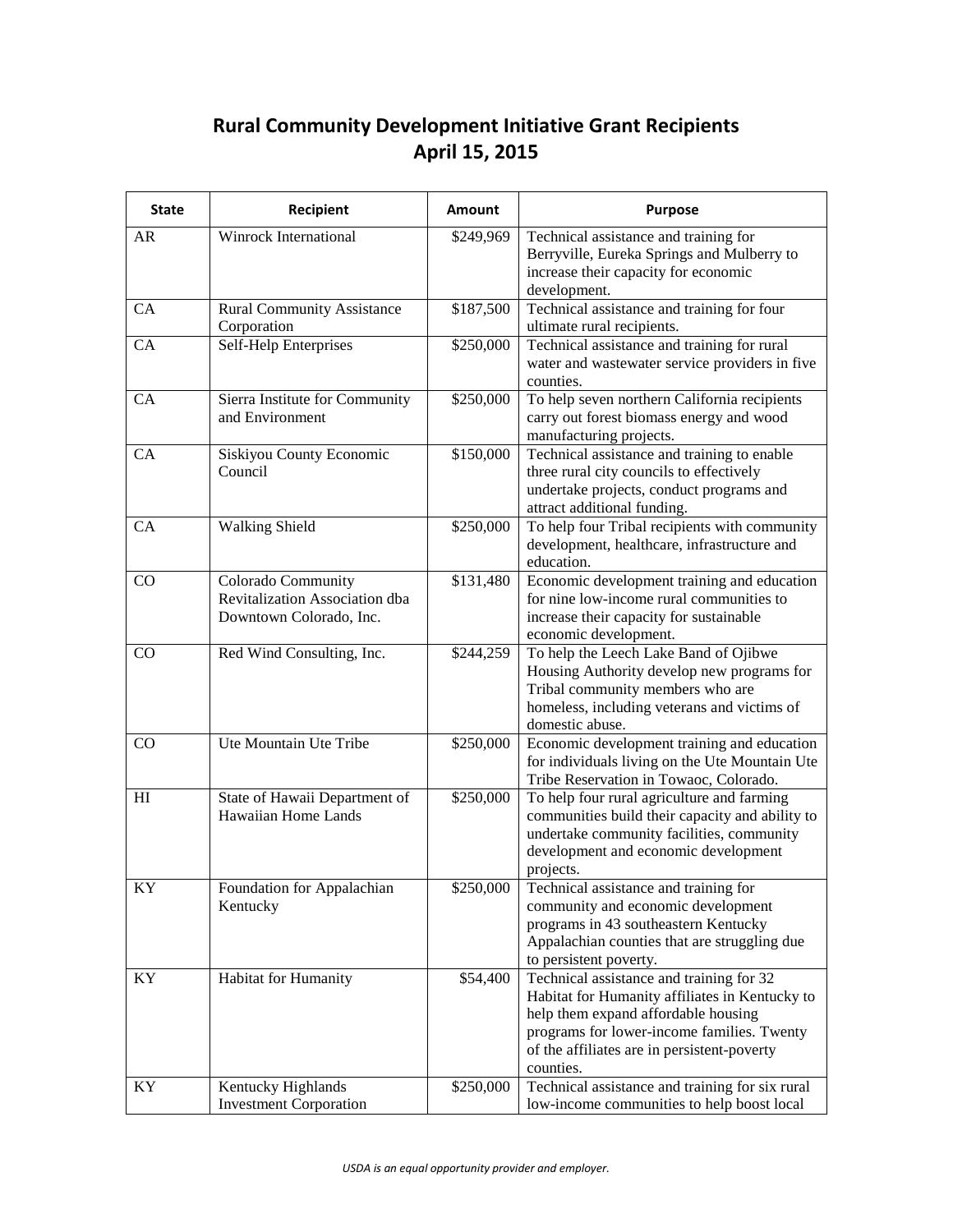|                                                              | economic development. The communities are<br>in persistent-poverty counties.            |
|--------------------------------------------------------------|-----------------------------------------------------------------------------------------|
|                                                              |                                                                                         |
|                                                              |                                                                                         |
| Mountain Association for<br>\$250,000<br>KY                  | Technical assistance and training to support                                            |
| <b>Community Economic</b>                                    | development of food systems for farmers,                                                |
| Development                                                  | food banks, and other groups in rural low-                                              |
|                                                              | income communities in central Appalachia.                                               |
| Genesis Community Loan Fund<br>\$249,900<br>ME               | Technical assistance and training for three                                             |
|                                                              | Native American Tribes and two island-based                                             |
|                                                              | community organizations to provide or                                                   |
| citizens.                                                    | preserve affordable housing for senior                                                  |
| Capital Link<br>\$75,000<br>MA                               | Technical assistance and training for non-                                              |
|                                                              | profits in Vermont, California, Mississippi,                                            |
|                                                              | North Carolina, Oklahoma and Tennessee that                                             |
|                                                              | will support 15 rural health centers over a                                             |
|                                                              | three-year period.                                                                      |
| YouthBuild<br>MA<br>\$249,983                                | For regional and economic development                                                   |
|                                                              | programs, and job training programs for rural                                           |
|                                                              | youth, in the central Appalachian regions of                                            |
|                                                              | Kentucky, Ohio, Pennsylvania and West                                                   |
| Virginia.                                                    |                                                                                         |
| <b>Initiative Foundation</b><br>\$250,000<br><b>MN</b>       | Technical assistance, training and financial                                            |
|                                                              | support for nine low-income rural                                                       |
|                                                              | communities to develop their capacity to                                                |
|                                                              | undertake housing, community facilities, and                                            |
| projects.                                                    | community and economic development                                                      |
| Minnesota Housing Partnership<br>\$130,000<br><b>MN</b>      | To help the Rosebud Economic Development                                                |
|                                                              | Corporation, a non-profit organization of the                                           |
|                                                              | Rosebud Sioux Tribe, develop sustainable                                                |
|                                                              | affordable housing, community and economic                                              |
|                                                              | development programs on the reservation.                                                |
| \$155,000<br>M <sub>O</sub><br>Kaysinger Basin Regional      | Technical assistance to support community                                               |
| Planning Commission                                          | and economic development in seven rural                                                 |
|                                                              | low-income communities. Emphasis will be                                                |
|                                                              | placed developing capacity and resources in                                             |
|                                                              | the most poverty-stricken areas of the region.                                          |
| NH<br>Northern Forest Center<br>\$250,000                    | Technical assistance for the Northern                                                   |
|                                                              | Community Investment Corporation to help it<br>develop a new food system network in     |
|                                                              | northern New Hampshire and the Northeast                                                |
|                                                              | Kingdom in Vermont.                                                                     |
| $\bold{NY}$<br>\$250,000<br><b>Local Initiatives Support</b> | Technical assistance, training and financial                                            |
| Corporation                                                  | assistance for 16 non-profit organizations in                                           |
|                                                              | Alabama, Alaska, Arkansas, Arizona, Florida,                                            |
|                                                              | Kentucky, Maryland, Mississippi, New                                                    |
|                                                              | Mexico, Ohio and South Dakota to increase                                               |
|                                                              | delivery of affordable housing, community                                               |
|                                                              | facilities, community and economic                                                      |
|                                                              | development programs.                                                                   |
| North Carolina Rural Economic<br>NC<br>\$250,000             | To support the state's Small Towns Economic                                             |
| Development Center, Inc.                                     | Prosperity project and help eight small rural<br>towns build their economic development |